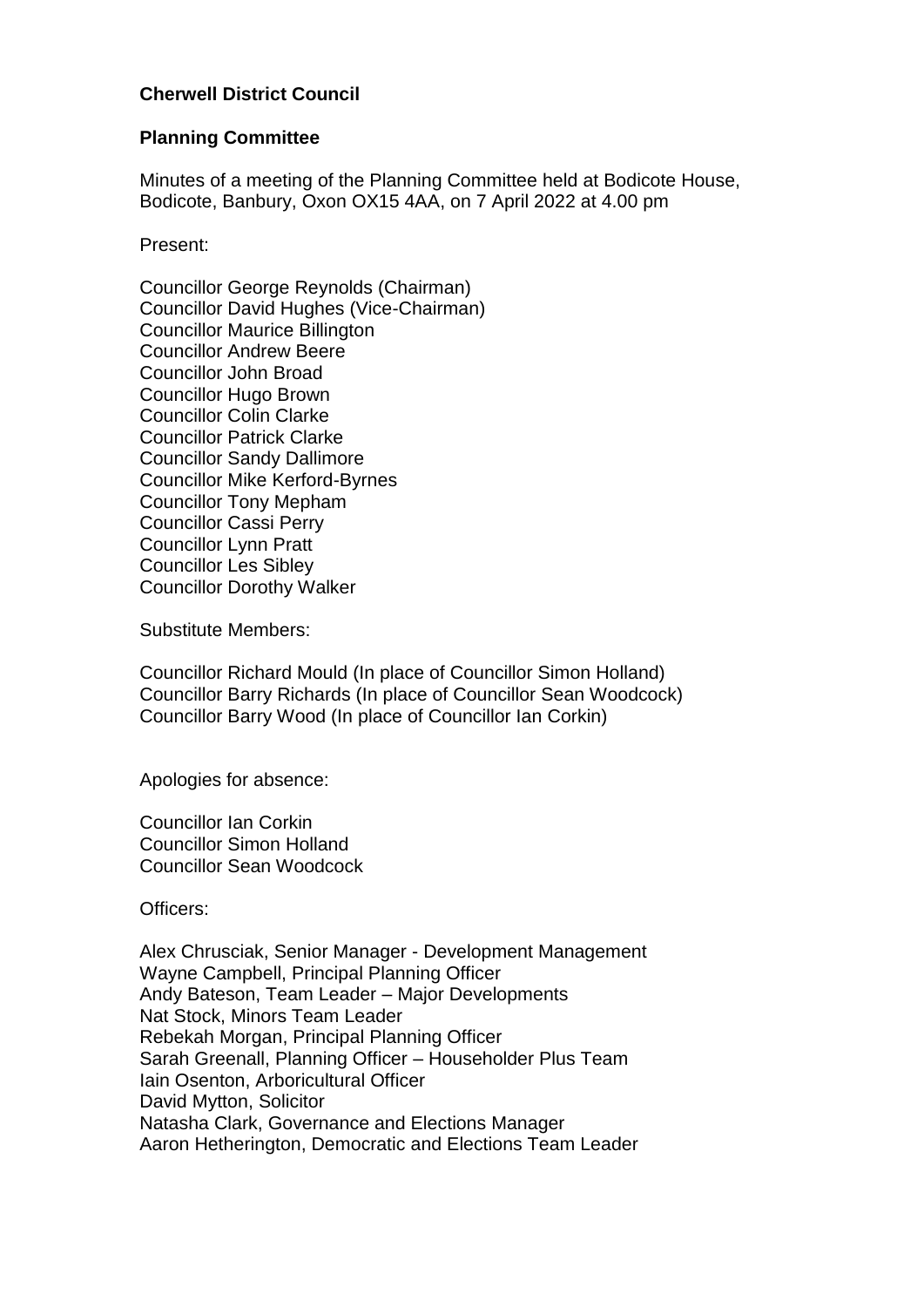#### 154 **Declarations of Interest**

#### **8. Hatch End, Old Poultry Farm, Steeple Aston Road, Middle Aston, Bicester, OX25 5QL.**

Councillor Hugo Brown, Declaration, as the applicant was known to him and would leave the chamber for the duration of the item.

Councillor Mike Kerford-Byrnes, Declaration, as he has been advising the Parish Council and residents of Steeple Aston on process and procedure.

#### **9. Land Opposite Hanwell Fields Recreation, Adj To Dukes Meadow Drive, Banbury.**

Councillor Andrew Beere, Non Statutory Interest, as a member of Banbury Town Council which had been consulted on the application.

Councillor Barry Richards, Non Statutory Interest, as a member of Banbury Town Council which had been consulted on the application.

## **10. OS Parcel 2778, Grange Farm, North West Of Station Cottage, Station Road, Launton.**

Councillor Lynn Pratt, Declaration, as a trustee of the hummingbird centre in Launton and would leave the meeting for the duration of the item.

## **13. 7 Churchill Road, Kidlington, Oxfordshire, OX5 1BN.**

Councillor Maurice Billington, Declaration, as he was an acquaintance of a neighbour to the application.

## **14. 137-153 The Fairway, Banbury, OX16 0QZ.**

Councillor Andrew Beere, Non Statutory Interest, as a member of Banbury Town Council which had been consulted on the application.

Councillor Barry Richards, Non Statutory Interest, as a member of Banbury Town Council which had been consulted on the application.

Councillor Colin Clarke, Non Statutory Interest, as a member of the Executive and would leave the meeting for the duration of the item.

Councillor Lynn Pratt, Non Statutory Interest, as a member of the Executive and would leave the meeting for the duration of the item.

Councillor Richard Mould, Non Statutory Interest, as a member of the Executive and would leave the meeting for the duration of the item.

## 155 **Requests to Address the Meeting**

The Chairman advised that requests to address the meeting would be dealt with at each item.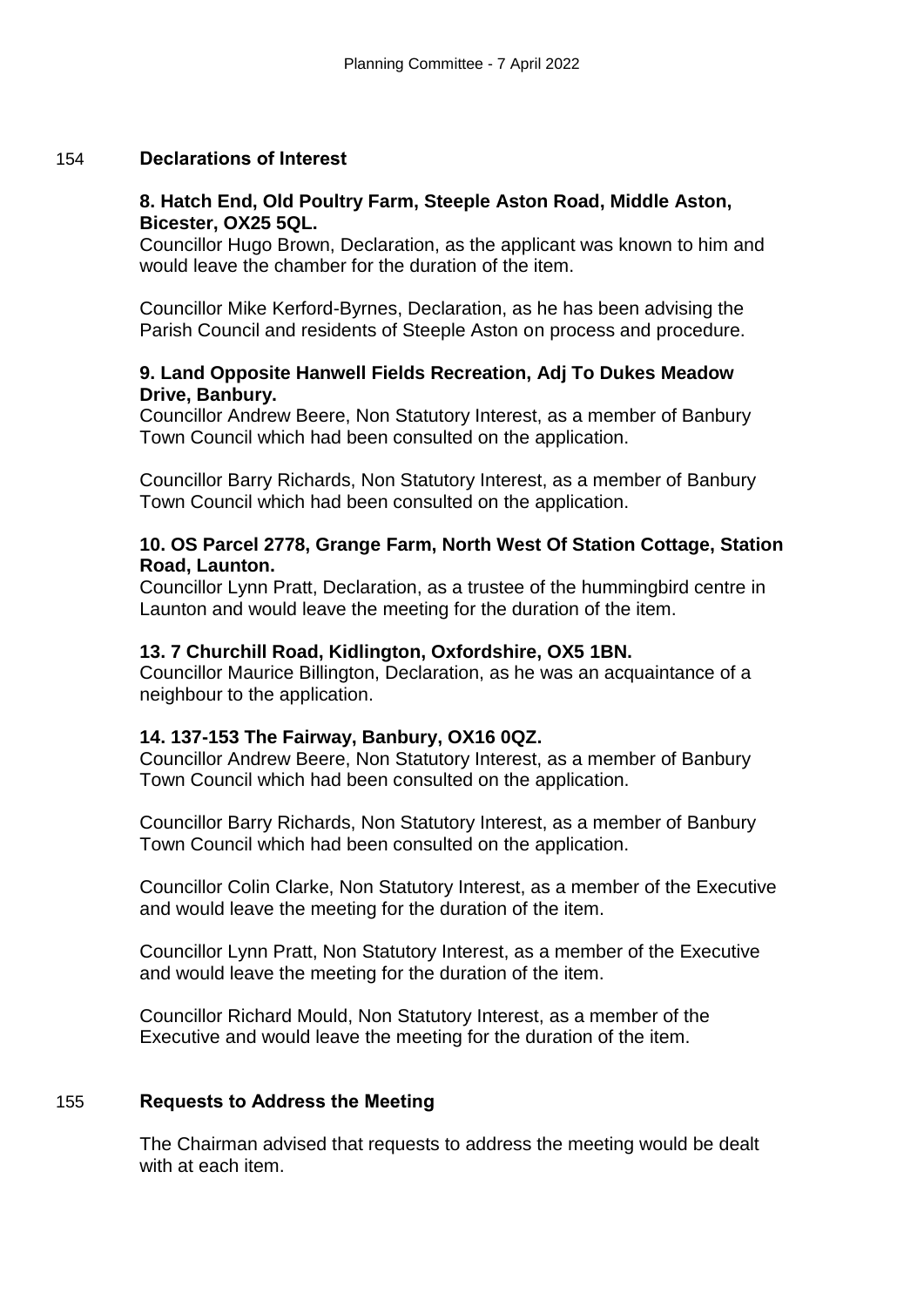#### 156 **Minutes**

The Minutes of the meeting held on 10 March 2022 were agreed as a correct record and signed by the Chairman.

## 157 **Chairman's Announcements**

The Chairman made the following announcements:

- 1. The Chairman thanked the planning committee members and planning officers for their work during the year.
- 2. The Chairman advised that application 11, 21/04271/F, Land South of Faraday House, Woodway Road, Sibford Ferris would be moved to first in the agenda.
- 3. The Chairman read out the following statement in relation to the preelection period.

We are currently in the pre-election period until the close of polls on 5 May 2022. During this time rules are in place to ensure that Council's do not publish information or take decisions that could appear to affect support for a political party or candidate. Whilst we can progress with matters that are 'business as usual', we need ensure that discussion at Council meetings is balanced and accurate.

Councillors on the Committee, and any Councillors addressing this meeting, are reminded that they should limit themselves in their comments only to the planning merits of the specific proposal under consideration. Officers may interject and pause proceedings if they are concerned that any comments are wider than material planning considerations related to the matter under discussion.

In the normal way, officers will also seek to support the Committee by correcting any inaccuracies that become clear within the committee debate"

#### 158 **Urgent Business**

There were no items of urgent business.

## 159 **Proposed Pre-Committee Site Visits (if any)**

It was proposed by Councillor Reynolds and seconded by Councillor Clarke that a site visit take place at Land west of Foxden Way, Great Bourton, OX17 1QY.

# **Resolved**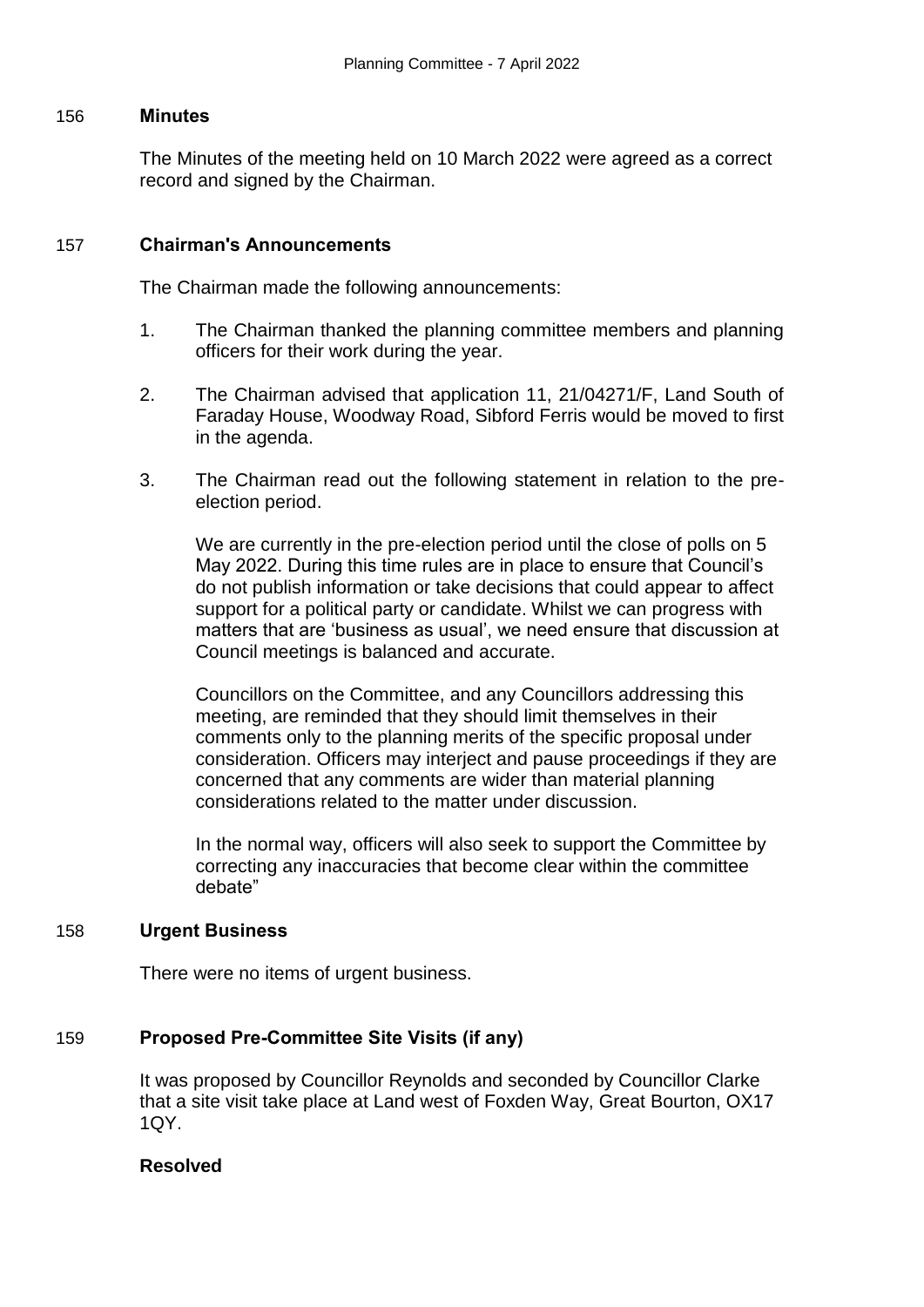(1) That a site visit take place prior to the meeting at which application 21/00922/OUT, Land west of Foxden Way, Great Bourton, OX17 1QY would be considered by the Planning Committee.

#### 160 **Land South of Faraday House, Woodway Road, Sibford Ferris**

The Committee considered application 21/04271/F for the erection of 6no single storey age restricted dwellings (55 years) for older people with access, landscaping and associated infrastructure at Land South of Faraday House Woodway Road Sibford Ferris for Blue Cedar Homes Limited.

Councillor Chapman, addressed the committee as Ward member.

Stewart Roussel, Secretary of Sibford Action Group and Simon Rayner, Chairman of Sibford Ferris Parish Council addressed the committee in objection to the application.

Des Dunlop, agent for the applicant, addressed the committee in support of the application.

It was proposed by Councillor Reynolds and seconded by Councillor Patrick Clarke that application 21/04271/F be refused by reason of its siting outside of the built limits of the settlement and by reason of its scale, layout and design, the proposal would be out of keeping with the form and pattern of development in the local area. The proposal was contrary to the officer recommendation.

In reaching its decision the committee considered the officers' report and presentation, the written updates and address of the ward member and public speakers.

## **Resolved**

- (1) That application 21/04271/F be refused contrary to officer recommendation due to:
- 1. By reason of its siting outside of the built limits of the settlement, and having regard to the number of dwellings delivered in the rural areas (770 dwellings completed at 31st March 2021), the proposal represents development in an unsustainable location, remote from key amenities, especially for elderly residents. Notwithstanding the Council's present lack of a five year housing land supply the proposal conflicts with Policy BSC1 of the Cherwell Local Plan 2011-2031 and saved Policy H18 of the Cherwell Local Plan 1996 and Government guidance in the National Planning Policy Framework. This identified harm significantly and demonstrably outweighs the proposal's benefits of providing additional housing.
- 2. By reason of its scale, layout and design, the proposal would be out of keeping with the form and pattern of development in the local area,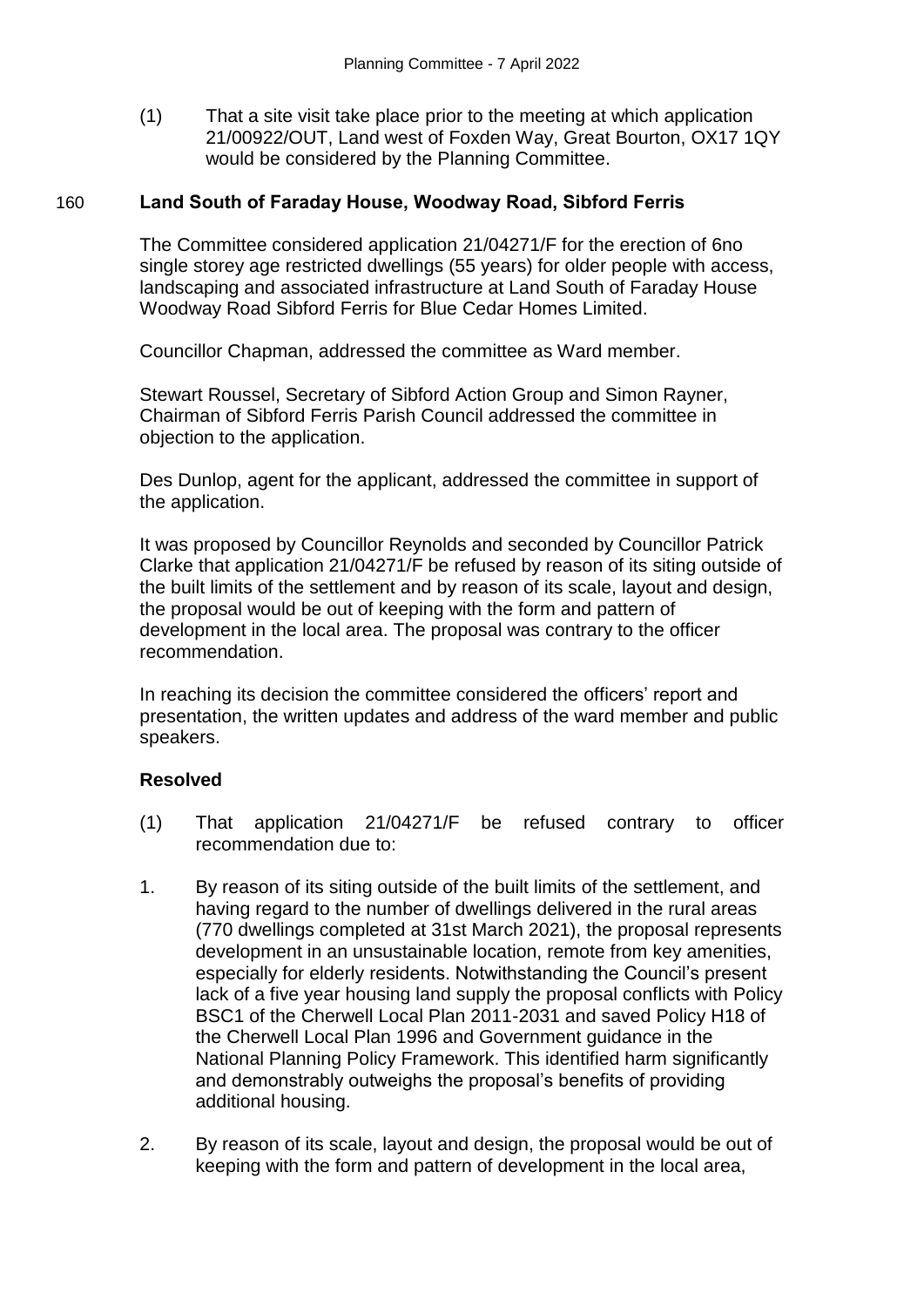resulting in significant and demonstrable harm to the character and appearance of the area. The proposal therefore conflicts with Policy ESD15 of the Cherwell Local Plan 2011-2031, saved Policy C28 of the Cherwell Local Plan 1996, the Cherwell Residential Design Guide, National Design Guide, and Government guidance in the National Planning Policy Framework.

## 161 **Hatch End, Old Poultry Farm, Steeple Aston Road, Middle Aston, Bicester, OX25 5QL**

The Committee considered application 21/01123/F for the demolition of existing buildings. Construction of replacement business units (buildings 2,3, 4,5 and 6 as use classes  $E(q)$  (i),  $E(q)$  ii and  $E(q)$  iii and Building 1 under Class B8) and associated external works at Hatch End Old Poultry Farm Steeple Aston Road Middle Aston Bicester OX25 5QL for Middle Aston Limited. This was a re-submission of application 20/01127/F.

Councillor Kerford-Byrnes proposed that application 21/01123/F be refused as the application was contrary to Policy SLE4 of the Cherwell Local Plan 2011- 2031, saved Policy TR7 of the Cherwell Local Plan 1996 and the National Planning Policy Framework 2021. Councillor Reynolds seconded the proposal. The proposal was contrary to the officer recommendation.

In reaching its decision, the committee considered the officers' report and presentation.

# **Resolved**

That application 21/01123/F be refused for the following reason:

1. The proposed development would create additional trips over the existing permitted use of the site. The proposed development would regularly attract large commercial vehicles and large numbers of cars onto the local minor roads which are unsuitable to serve the proposed development, and would have a severe traffic impact. The proposal is therefore contrary to Policy SLE4 of the Cherwell Local Plan 2011- 2031, saved Policy TR7 of the Cherwell Local Plan 1996 and the National Planning Policy Framework 2021.

## 162 **Land Opposite Hanwell Fields Recreation, Adj To Dukes Meadow Drive, Banbury**

The Committee considered application 21/03426/OUT, an outline planning application for up to 78 dwellings and associated open space with all matters reserved other than access at Land opposite Hanwell Fields Recreation, adjacent to Dukes Meadow Drive, Banbury for Mr P M Donger, Mrs S M Donger and Manor Oak Homes.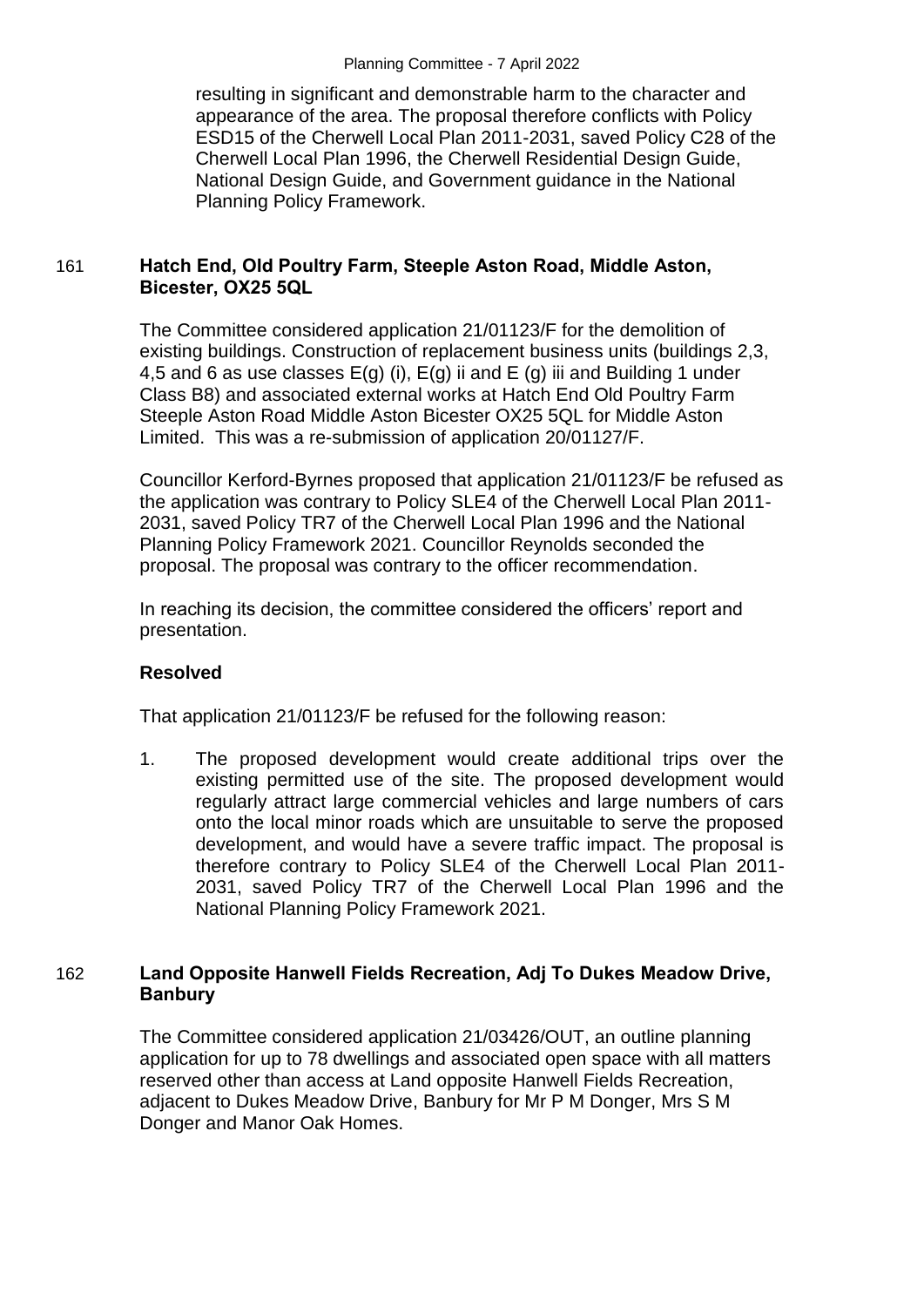Tom Sadler, Local Resident, addressed the committee in objection of the application.

Geoff Armstrong, agent for the applicant, addressed the committee in support to the application.

In reaching its decision, the committee considered the officers report and presentation, the written updates and the addresses of the public speakers.

#### **Resolved**

That authority be delegated to the Assistant Director for Planning and Development to grant permission, subject to the conditions set out below (and any amendments to those conditions as deemed necessary) and the completion of a planning obligation under section 106 of the town and country planning act 1990, as substituted by the planning and compensation act 1991, to secure the following (and any amendments as deemed necessary):

- a) The statutory determination period for this application expires on 6 May 2022. If the section 106 agreement/undertaking is not completed and the permission is not able to be issued by this date, and no extension of time has been agreed between the parties, it is further recommended that the assistant director for planning and development is given delegated authority to refuse the application for the following reason (and any amendments as deemed necessary):
- b) In the absence of a satisfactory unilateral undertaking or any other form of Section 106 legal agreement the Local Planning Authority is not satisfied that the proposed development provides for appropriate highway mitigation works required as a result of the development and necessary to make the impacts of the development acceptable in planning terms, contrary to Government Guidance contained with the National Planning Policy Framework.

#### S106 HEADS OF TERMS

As set out in the table set out at the Annex to the Minutes (as set out in the Minute Book)

## **CONDITIONS**

1. No development shall commence until full details of the layout (including the layout of the internal access roads and footpaths), scale, appearance, and landscaping (hereafter referred to as reserved matters) have been submitted to and approved in writing by the Local Planning Authority.

Reason: This permission is in outline only and is granted to comply with the provisions of Section 92 of the Town and Country Planning Act 1990, as amended by Section 51 of the Planning and Compulsory Purchase Act 2004.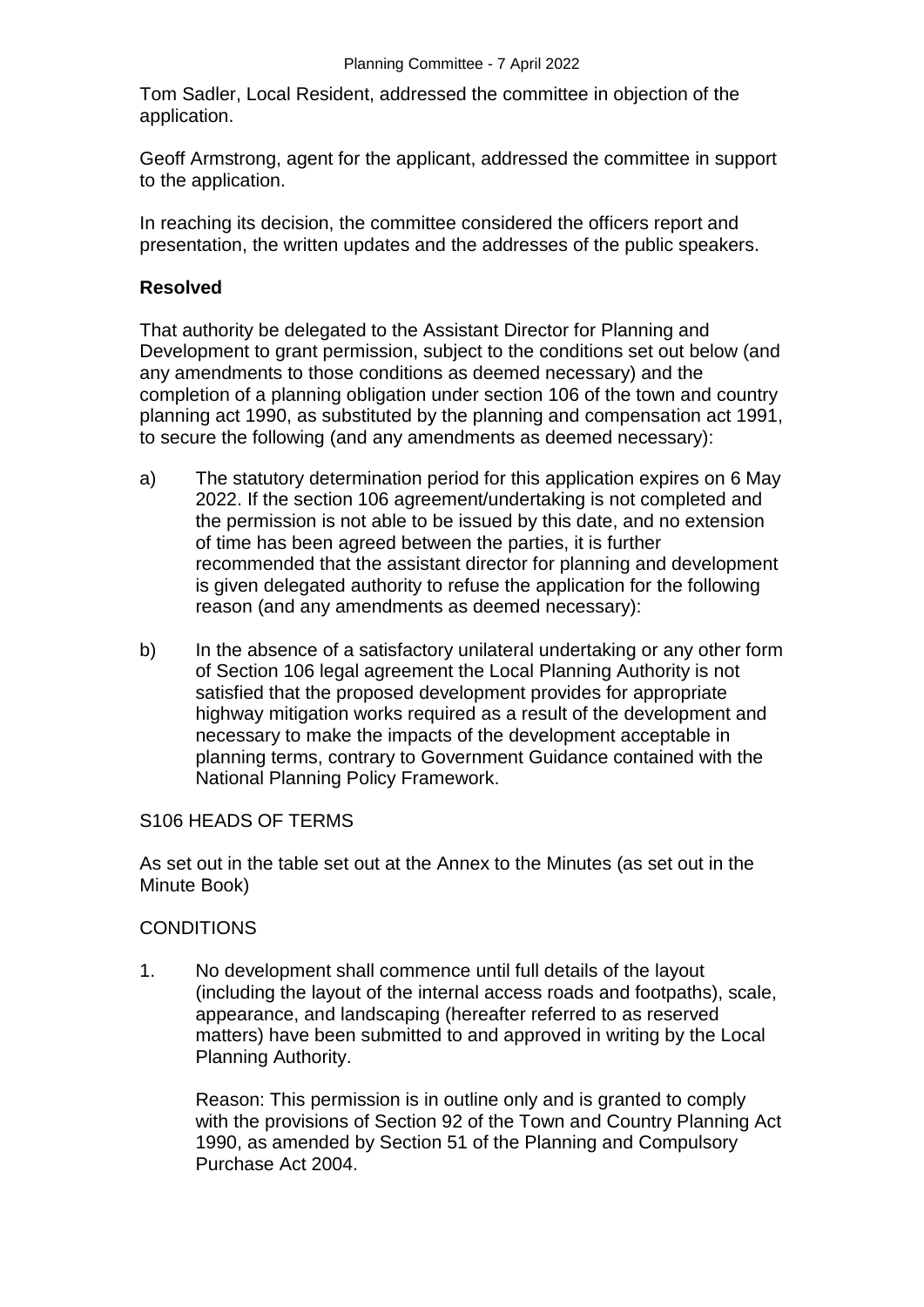2. In the case of the reserved matters, the final application for approval shall be made not later than the expiration of 18 calendar months beginning with the date of this permission.

Reason: This permission is in outline only and is granted to comply with the provisions of Section 92 of the Town and Country Planning Act 1990, as amended by Section 51 of the Planning and Compulsory Purchase Act 2004. The time period for submission has been reduced from the standard period. The application has been submitted to address the Council's 5 year housing land supply position and is in accordance with the applicant's planning statement.

3. Application for approval of all the reserved matters shall be made to the Local Planning Authority before the expiration of 18 months from the date of this permission and the development hereby permitted shall be begun either before the expiration of 40 calendar months from the date of this permission or before the expiration of two years from the date of approval of the last of the reserved matters to be approved whichever is the later.

Reason: To comply with the provisions of Section 92 of the Town and Country Planning Act 1990, as amended by Section 51 of the Planning and Compulsory Purchase Act 2004, and Article 5(1) of the Town and Country Planning (General Development Procedure) Order 2015 (as amended). The time period for submission has been reduced from the standard period. The application has been submitted to address the Council's 5 year housing land supply position and is in accordance with the applicant's planning statement.

4. Except where otherwise stipulated by conditions attached to this permission, the development shall be carried out strictly in accordance with the application form and the following plans and documents: Drawing numbers SLP-02 Rev P4 (Site Location Plan), LUPP-01 Rev P4 (Land Use Parameter Plan) and 340-TA114 Rev A (Proposed Access: Option 2 without layout).

Reason: For the avoidance of doubt, to ensure that the development is carried out only as approved by the Local Planning Authority and comply with Government guidance contained within the National Planning Policy Framework.

5. No development shall take place until details of all finished floor levels in relation to existing and proposed site levels and to the adjacent buildings have been submitted to and approved in writing by the Local Planning Authority. The development hereby permitted shall be constructed strictly in accordance with the approved levels.

Reason: To secure an acceptable standard of development that safeguards the visual amenities of the area and the living conditions of existing and future occupiers and to ensure compliance with Policy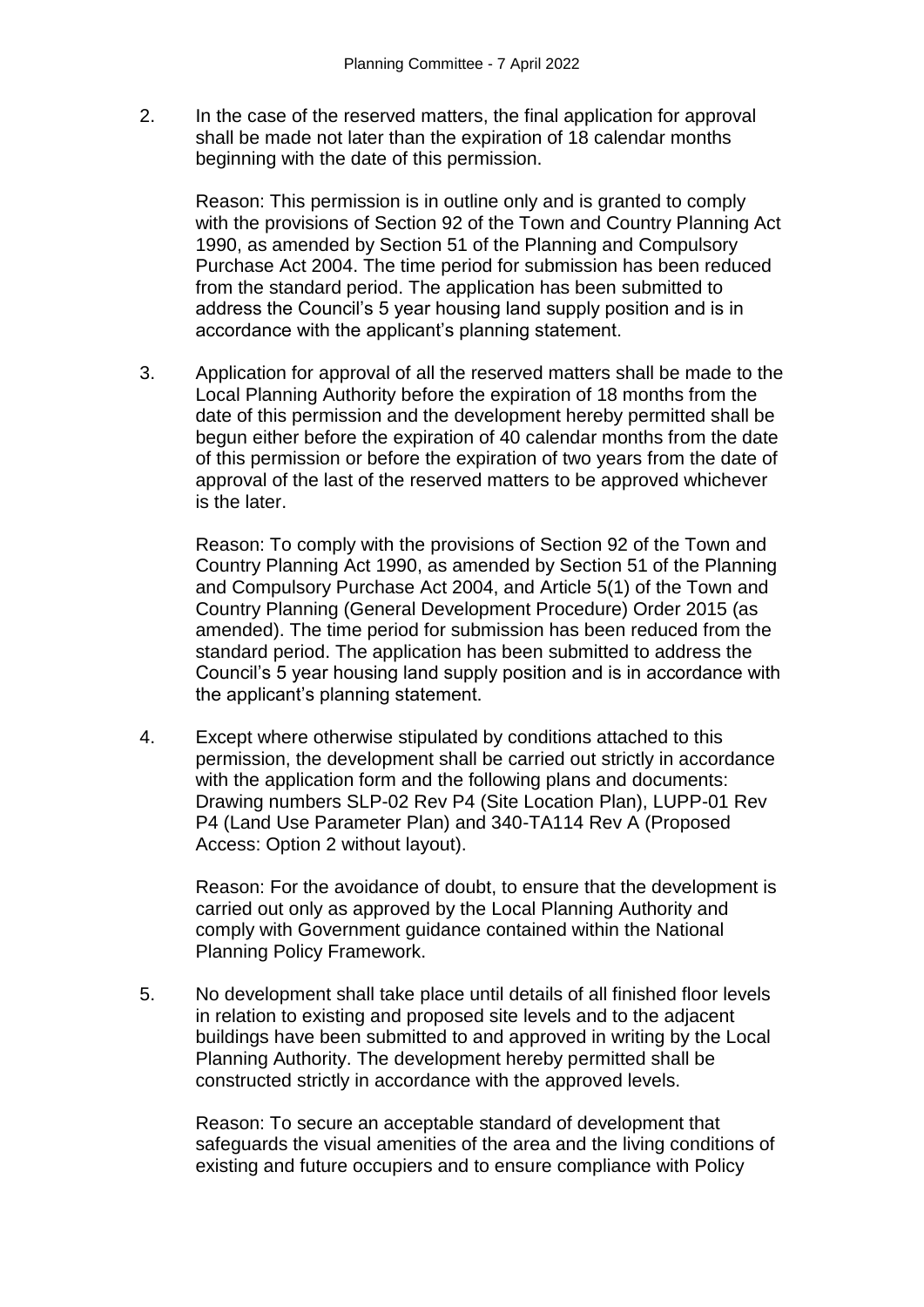ESD15 of the Cherwell Local Plan 2011-2031 Part 1 and government guidance within Section 12 of the National Planning Policy Framework. This information is required prior to commencement of the development as it is fundamental to the acceptability of the scheme.

6. In accordance with the recommendations of the Phase 1 report submitted with the application, prior to the commencement of the development hereby permitted, a scheme of remediation and/or monitoring to ensure the site is suitable for its proposed use shall be prepared by a competent person and in accordance with DEFRA and the Environment Agency's 'Model Procedures for the Management of Land Contamination, CLR 11' and submitted to and approved in writing by the Local Planning Authority. No development shall take place until the Local Planning Authority has given its written approval of the scheme of remediation and/or monitoring required by this condition.

Reason: To ensure that any ground and water contamination is adequately addressed to ensure the safety of the development, the environment and to ensure the site is suitable for the proposed use, to comply with Saved Policy ENV12 of the Cherwell Local Plan 1996 and Section 15 of the National Planning Policy Framework. This information is required prior to commencement of the development as it is fundamental to the acceptability of the scheme.

7. If remedial works have been identified in condition 6, the development shall not be occupied until the remedial works have been carried out in accordance with the scheme approved under condition 7. A verification report that demonstrates the effectiveness of the remediation carried out must be submitted to and approved in writing by the Local Planning Authority.

Reason: To ensure that any ground and water contamination is adequately addressed to ensure the safety of the development, the environment and to ensure the site is suitable for the proposed use, to comply with Saved Policy ENV12 of the Cherwell Local Plan 1996 and Section 15 of the National Planning Policy Framework.

- 8. As part of any application for reserved matters relating to layout, a detailed surface water drainage scheme for the site, based on sustainable drainage principles and an assessment of the hydrological and hydro-geological context of the development, has been submitted to and approved in writing by the local planning authority. The scheme shall not be implemented other than in accordance with the approved details and shall be implemented before the development is completed. It shall thereafter be managed in accordance with the approved details. The scheme shall also include: • Discharge rates based on 1:1 year greenfield run off rate
	- Discharge Volumes
	- SUDS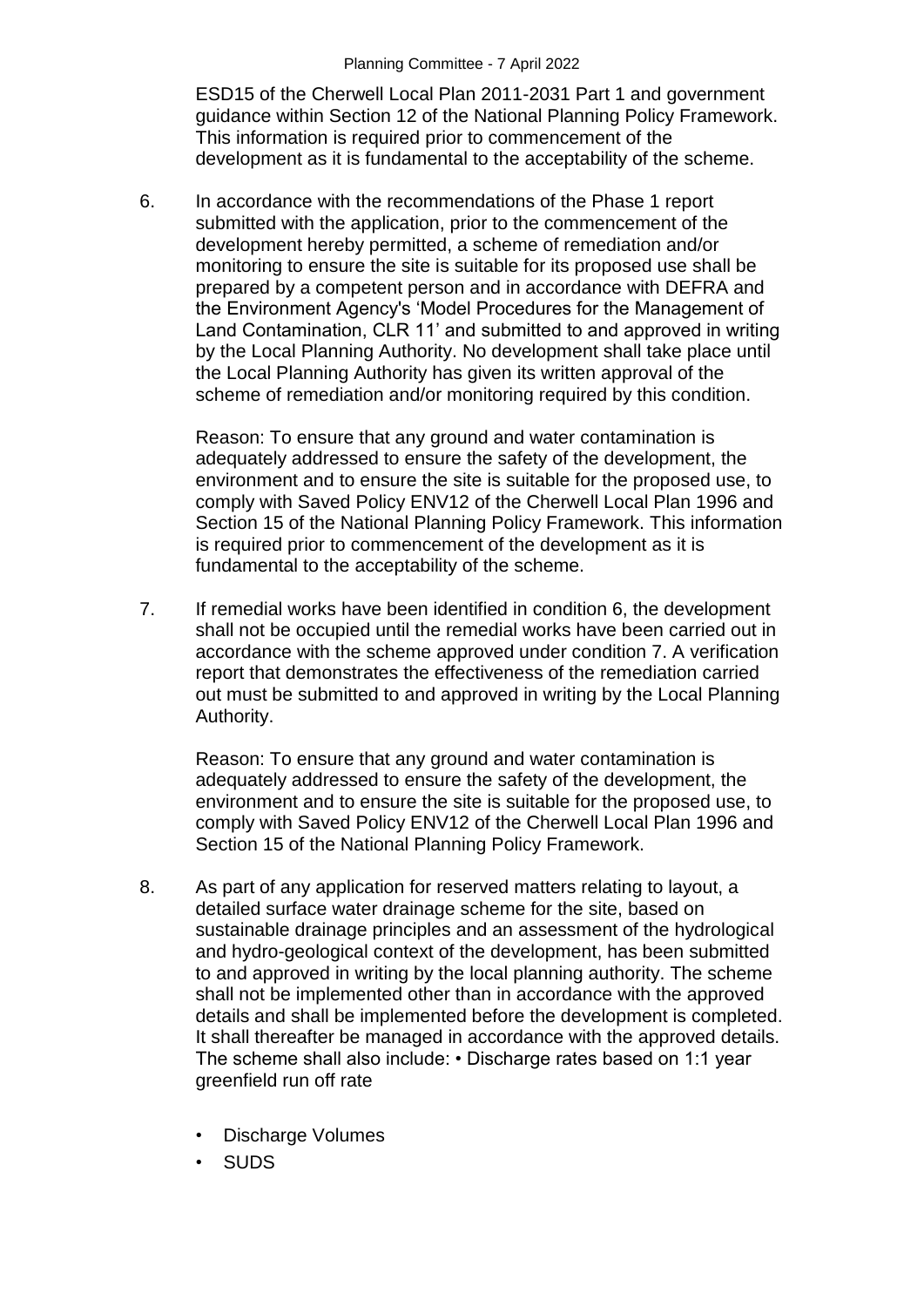- Maintenance and management of SUDS features (To include provision of a SuDS Management and Maintenance Plan)
- Infiltration in accordance with BRE365
- Detailed drainage layout with pipe numbers
- Network drainage calculations
- Phasing
- Flood Flow Routing in exceedance conditions (To include provision of a flood exceedance route plan)
- A detailed maintenance regime for all proposed drainage features and SuDS features
- A detailed surface water catchment plan.

Reason: To ensure that sufficient capacity is made available to accommodate the new development and in order to avoid adverse environmental impact upon the community and to ensure compliance with Policy ESD 6 and 7 of the Cherwell Local Plan 2011-2031 Part 1 and Government guidance within the National Planning Policy Framework. This information is required prior to commencement of the development as it is fundamental to the acceptability of the scheme.

9. As part of any reserved matters application including layout, a noise assessment shall be submitted and approved in writing by the Local Planning Authority demonstrate how acceptable internal and external noise levels with be achieved for the proposed dwellings and amenity spaces. If the proposal includes the use of background ventilation, then a ventilation and overheating assessment should be carried out and submitted to be approved. The development shall thereafter by carried out in accordance with the approved details and any mitigation retained thereafter.

Reason: To ensure the development provides a good standard of amenity for future residents in accordance with Policy ESD15 of the Cherwell Local Plan Part 1 (2015) and Government guidance in the National Planning Policy Framework.

10. Prior to the commencement of the development, a Construction Environment Management Plan (CEMP), which shall include details of the measures to be taken to ensure construction works do not adversely affect residential properties on, adjacent to or surrounding the site together with details of the consultation and communication to be carried out with local residents shall be submitted to and approved in writing by the Local Planning Authority. Thereafter the development shall be carried out in accordance with approved CEMP.

Reason: To ensure the environment is protected during construction in accordance with Saved Policy ENV1 of the Cherwell Local Plan 1996 and Government guidance contained within the National Planning Policy Framework. This information is required prior to commencement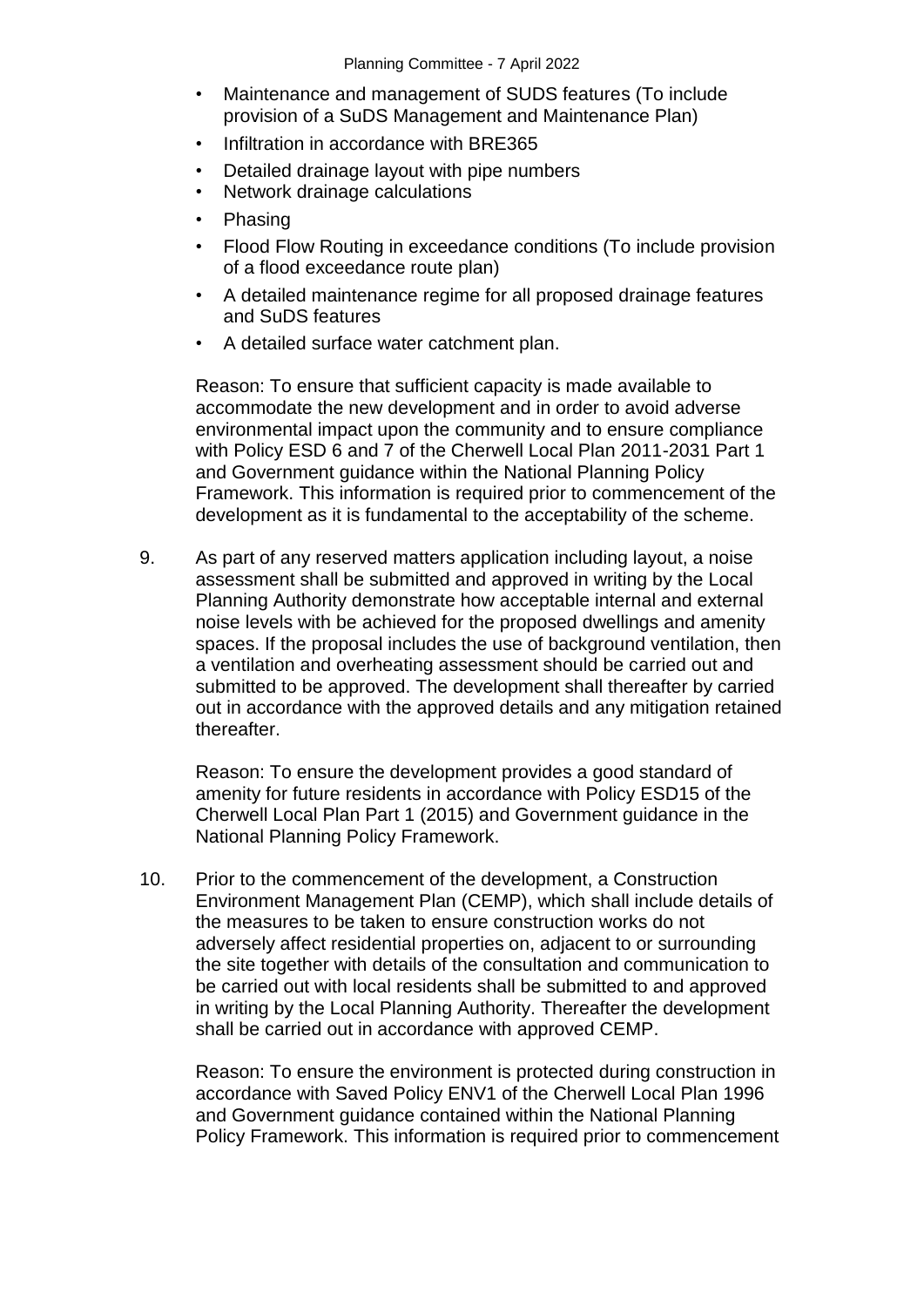of the development as it is fundamental to the acceptability of the scheme.

11. Prior to the commencement of the development hereby permitted a detailed air quality impact assessment to identify the impact of the development on local air quality shall be submitted to and approved in writing by the Local Planning Authority. The assessment should include damage cost calculations where applicable along with a proposal for abatement measures that will be undertaken in addition to those already required from the developer. This shall have regard to the Cherwell District Council Air Quality Action Plan and no development shall take place until the Local Planning Authority has given its written approval that it is satisfied that the impact of the development on air quality has been adequately quantified.

Reason: To ensure the creation of a satisfactory environment for future residents in accordance with Government Guidance contained in the NPPF.

12. As part of any reserved matters for layout, an updated Arboricultural Impact Assessment, Tree Protection Plan and an Arboricultural Method Statement (AMS), undertaken in accordance with BS:5837:2012 and all subsequent amendments and revisions shall be submitted to and approved in writing by the Local Planning Authority. Thereafter, all works on site shall be carried out in accordance with the approved AMS.

Reason: To protect the existing trees and hedgerows on site and to accord with Policy ESD15 of the Cherwell Local Plan Part 1 (2015) and Government guidance in the National Planning Policy Framework.

13. a) No tree shall be cut down, uprooted, damaged or destroyed, nor shall any retained tree be pruned in any manner, be it branches, stems or roots, other than in accordance with the approved plans and particulars, without the prior written approval of the Local Planning Authority. All tree works shall be carried out in accordance with BS3998: Recommendations for Tree Works.

b) If any retained tree is cut down, uprooted, destroyed or dies, another tree shall be planted in the same place in the next planting season following the removal of that tree, full details of which shall be firstly submitted to and approved in writing by the Local Planning Authority.

In this condition a "retained tree" is an existing tree which shall be retained in accordance with the approved plans and particulars; and matters (a) and (b) shall have effect until the expiration of five years from the date of the approval of the final reserved matters.

Reason: In the interests of the visual amenities of the area, to ensure the creation of a pleasant environment for the development and to comply with Policy ESD15 of the Cherwell Local Plan 2011-2031 Part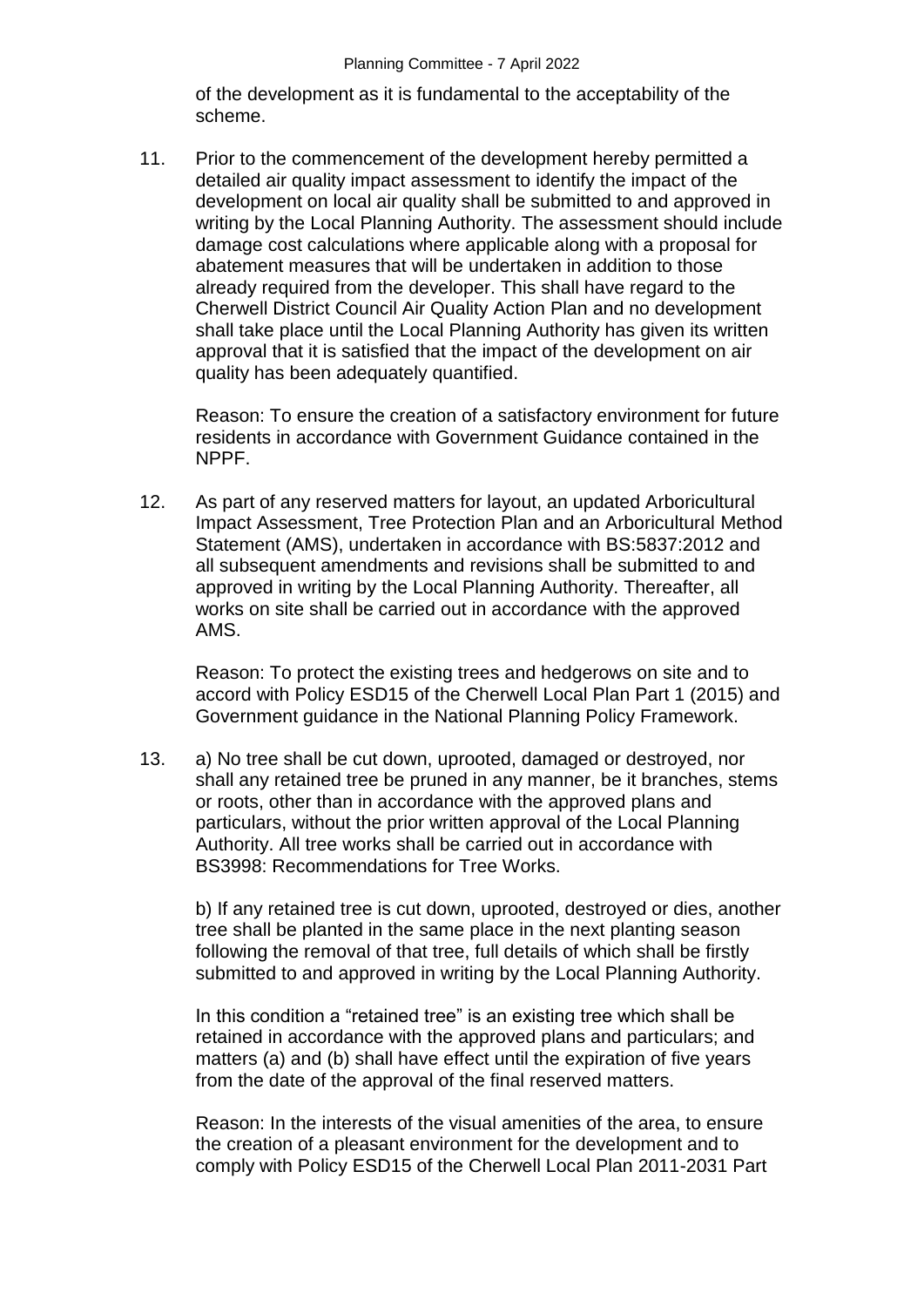1, saved Policy C28 of the Cherwell Local Plan 1996 and Government guidance contained within the National Planning Policy Framework.

14. Prior to the commencement of the development hereby approved, full details of the means of access between the land and the highway, including, position, layout, construction, drainage and vision splays shall be submitted to and approved in writing by the Local Planning Authority. Thereafter and prior to first occupation the means of access shall be constructed and retained in accordance with the approved details.

Reason: In the interests of highway safety and to comply with Government guidance contained within the National Planning Policy Framework.

15. Prior to the commencement of the development hereby approved, full specification details of the vehicular accesses, driveways and turning areas to serve the dwellings, which shall include construction, layout, surfacing, lighting and drainage, shall be submitted to and approved in writing by the Local Planning Authority. The access, driveways and turning areas shall be constructed in accordance with the approved details prior to the first occupation of any of the dwellings and shall be retained as such thereafter.

Reason: In the interests of highway safety, to ensure a satisfactory standard of construction and layout for the development and to comply with Government guidance contained within the National Planning Policy Framework.

16. No development shall commence unless and until a Construction Traffic Management Plan (CTMP) has been submitted to and approved in writing by the Local Planning Authority. Thereafter, the approved Construction Traffic Management Plan shall be implemented and operated in accordance with the approved details.

Reason: In the interests of highway safety and the residential amenities of neighbouring occupiers.

17. No development shall commence above slab level unless and until a scheme for electric vehicle infrastructure to serve each dwelling has been submitted and approved in writing by the Local Planning Authority. The approved electrical vehicle charging infrastructure shall be provide in accordance with the approved details prior to the first occupation of the dwelling it serves.

Reason: To maximise opportunities for sustainable transport in accordance with Government guidance contained within the National Planning Policy Framework.

18. Prior to occupation of any part of the development herby approved, a revised Residential Travel Plan Statement meeting the requirements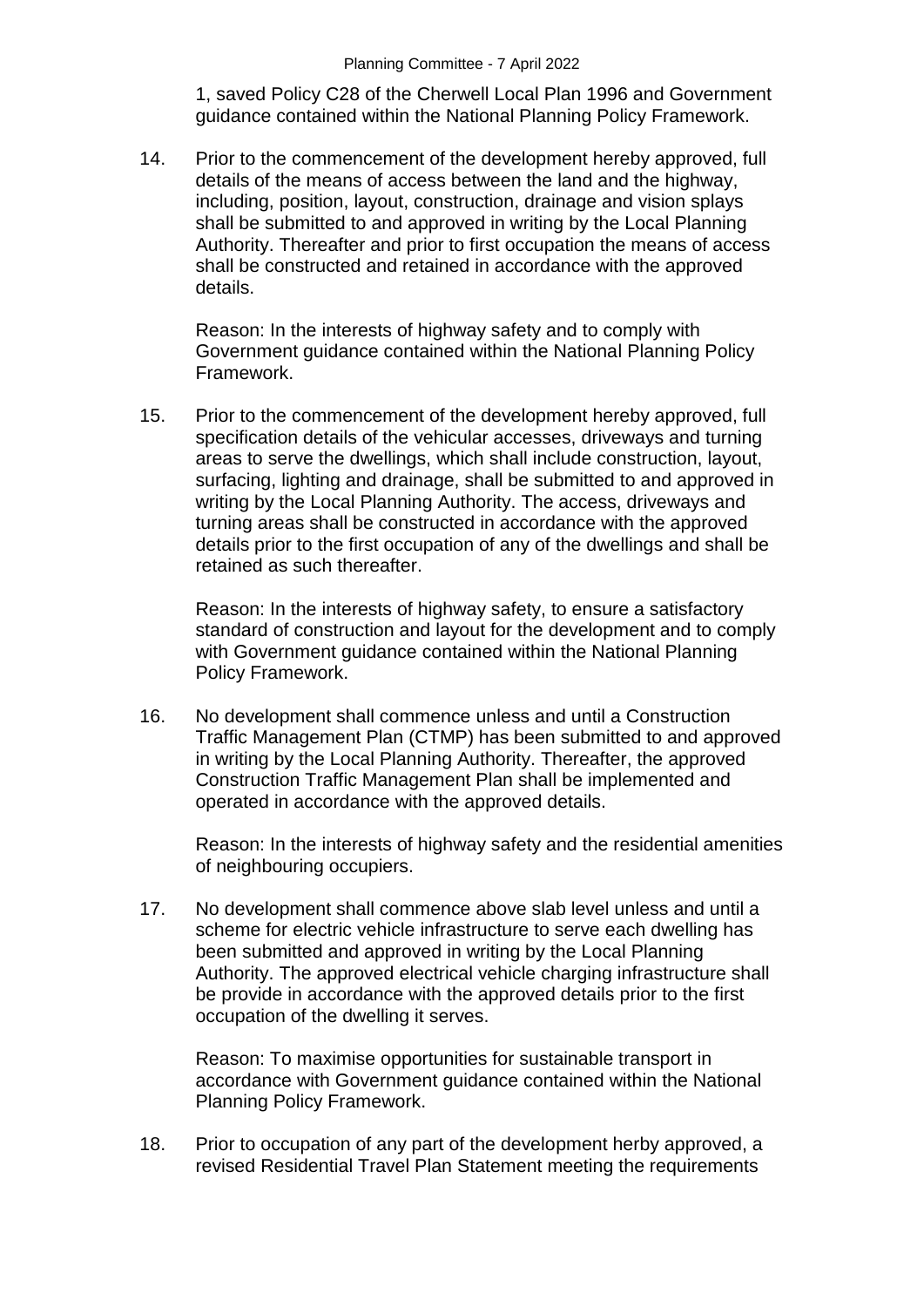set out in the Oxfordshire County Council guidance document, "Transport for New Developments; Transport Assessments and Travel Plans" shall be submitted to and approved in writing by the Local Planning Authority. The development shall thereafter be carried on in accordance with the approved details.

Reason: To encourage occupiers to use sustainable modes of transport in line with the NPPF.

19. Prior to first occupation a Travel Information Pack shall be submitted to Local Planning Authority for approval. The first residents of each dwelling shall be provided with a copy of the approved Travel Information Pack.

Reason: To encourage occupiers to use sustainable modes of transport in line with the NPPF.

20. No properties shall be occupied until approval has been given in writing by the Local Planning Authority that either:

- Evidence to demonstrate that all water network upgrades required to accommodate the additional flows/demand from the development have been completed; or

- a housing and infrastructure phasing plan has been agreed with Thames Water and the Local Planning Authority in writing to allow additional properties to be occupied. Where a housing and infrastructure phasing plan is agreed no occupation shall take place other than in accordance with the agreed housing and infrastructure phasing plan.

Reason: The development may lead to no / low water pressure and network reinforcement works are anticipated to be necessary to ensure that sufficient capacity is made available to accommodate additional demand anticipated from the new development.

21. No development shall commence including any demolition, and any works of site clearance, unless and until a method statement and scheme for enhancing biodiversity such that an overall net gain for biodiversity is achieved, to include details of enhancement features and habitats both within green spaces and integrated within the built environment, has been submitted to and approved in writing by the Local

Planning Authority, which shall accompany any reserved matters application for layout and landscaping. This shall also include a timetable for provision. Thereafter, the biodiversity enhancement measures shall be carried out in accordance with the approved details and shall be retained as such thereafter in accordance with the approved details.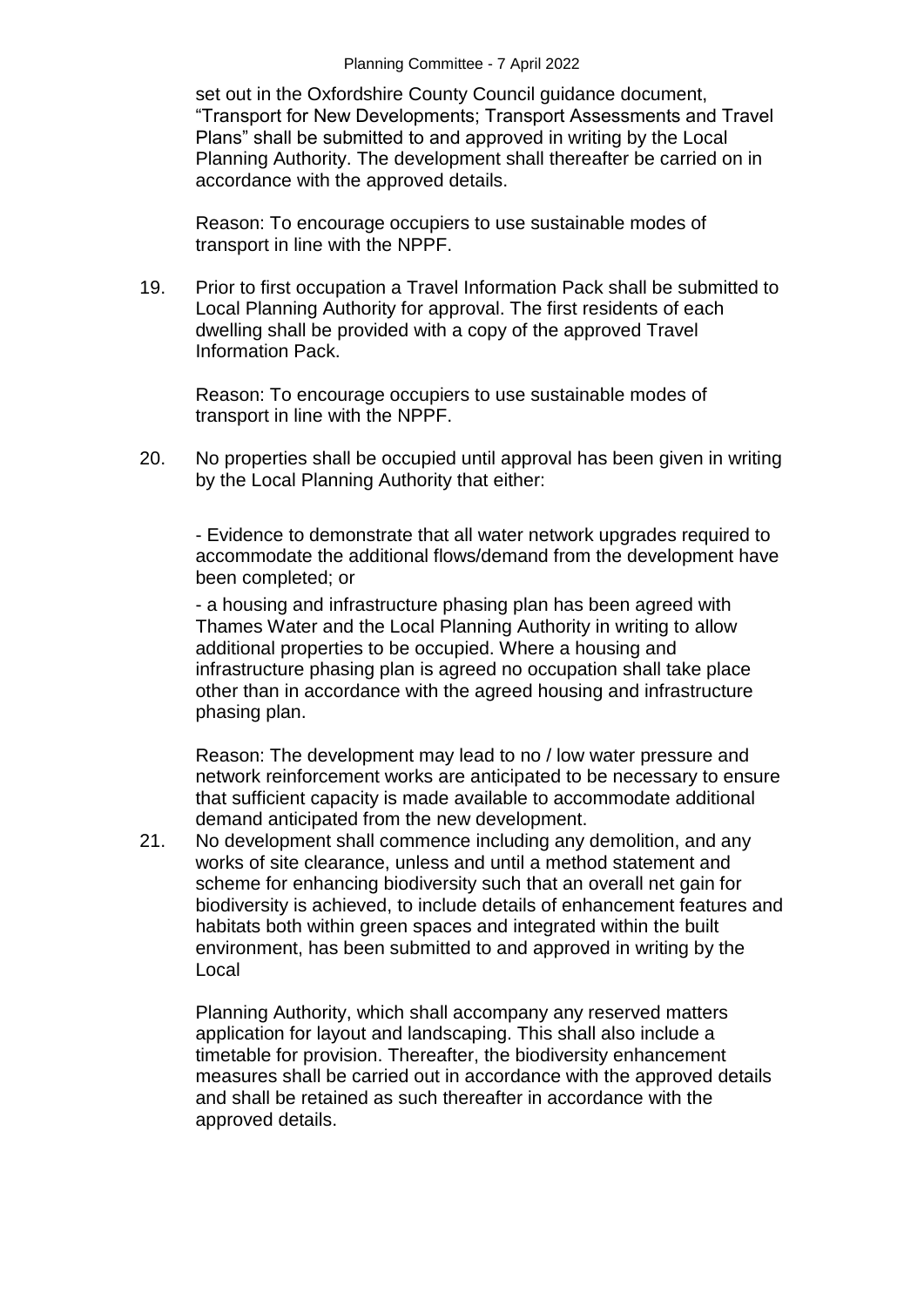Reason: To ensure the development provides a net gain in biodiversity in accordance with Policy ESD10 of the Cherwell Local Plan 2011- 2031 Part 1 and Government guidance contained within the National Planning Policy Framework.

22. No development shall commence unless and until a Landscape and Ecology Management Plan (LEMP), which shall also cover the construction phase of the development, has been submitted to and approved in writing by the Local Planning Authority. Thereafter, the development shall not be carried out or managed other than in accordance with the approved LEMP.

Reason: To protect habitats of importance to biodiversity conservation from any loss or damage in accordance with Policy ESD10 of the Cherwell Local Plan 2011-2031 Part 1 and Government guidance contained within the National Planning Policy Framework.

23. Prior to the installation of any external lighting, a full lighting strategy to include illustration of proposed light spill and which adheres to best practice guidance in relation to ecological impact, shall be submitted to and approved in writing by the Local Planning Authority. Thereafter, the development shall be carried out in accordance with the approved document.

Reason: To protect habitats of importance to biodiversity conservation from any loss or damage in accordance with Policy ESD10 of the Cherwell Local Plan 2011-2031 Part 1 and Government guidance contained within the National Planning Policy Framework.

24. As part of any submission for reserved matters, full details of a renewable energy strategy for the site in accordance with Policy ESD5 of the Cherwell Local Plan, shall be submitted and approved in writing by the Local Planning Authority. The development shall thereafter be carried out in accordance with the approved details prior to the first occupation of any building the renewable energy serves.

Reason: To encourage the use of renewable and low carbon energy in accordance with Policy ESD5 of the Cherwell Local Plan Part 1.

25. Prior to the commencement of any works associated with the construction of a dwelling, details of the means by which all dwellings will be designed and constructed to achieve an energy performance standard equivalent to a 19% improvement in carbon reductions on 2013 Part L of the Building Regulations (unless a different standard is agreed with the local planning authority) shall be submitted to and approved in writing by the local planning authority. The development shall thereafter be carried out in accordance with the approved details and no dwelling shall be occupied until it has been constructed in accordance with the approved energy performance measures.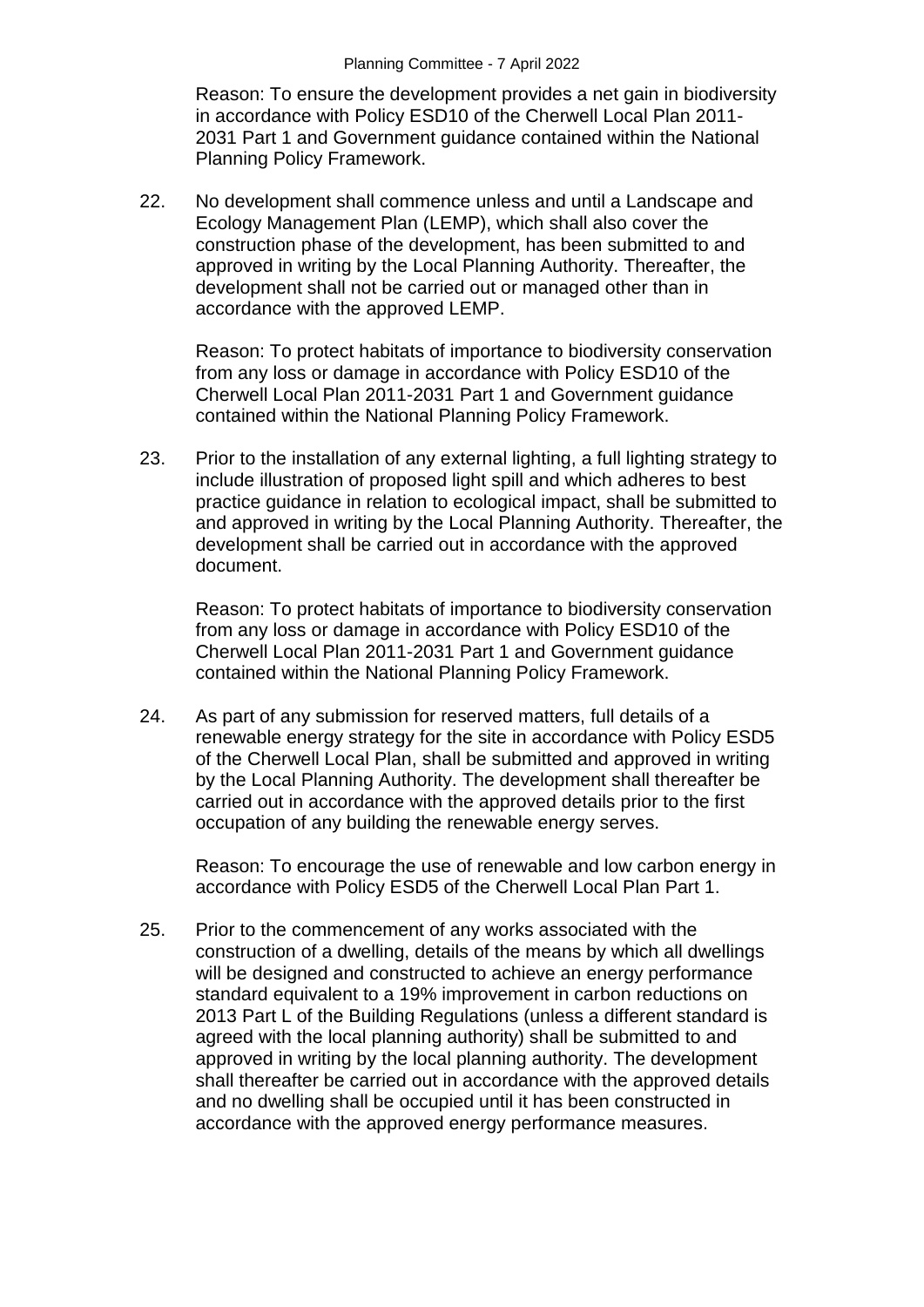Reason: In the interests of environmental sustainability in construction in accordance with the requirements of Policy ESD3 of the Cherwell Local Plan 2011-2031 Part 1 and government guidance in the National Planning Policy Framework.

26. No dwelling shall be occupied until it has been constructed to ensure that it achieves a water efficiency limit of 110 litres person/day and shall continue to accord with such a limit thereafter.

Reason: In the interests of sustainability in accordance with the requirements of Policy ESD3 of the Cherwell Local Plan 2011-2031 Part 1 and Government guidance contained within the National Planning Policy Framework.

# 163 **OS Parcel 2778, Grange Farm, North West Of Station Cottage, Station Road, Launton**

The Committee considered application 21/04112/OUT, an outline application for the erection of up to 65 dwellings, including up to 8 live-work dwellings (use class sui generis), public open space, access, infrastructure and demolition of existing buildings (all matters reserved except principle means of access from Station Road) at OS Parcel 2778, Grange Farm, North West of Station Cottage, Station Road, Launton for Richborough Estates.

Richard Lodge, Launton Action Group, addressed the committee in objection to the application.

Richard Lomas, Agent for the applicant, addressed the committee in support of the application.

It was proposed by Councillor Hughes and seconded by Councillor Wood that application 21/04112/OUT be refused as it was contrary to policies Villages 2 and ESD15 of the Cherwell Local Plan 2011-2031 Part 1, saved policy C28 of the Cherwell Local Plan 1996 and Government guidance within the National Planning Policy Framework, the lack of connectivity within the existing settlement would result in an isolated form of unsustainable development which would be contrary to policy ESD15 of the Cherwell Local Plan 2011- 2031 Part 1 and that it cannot be demonstrated that the necessary infrastructure directly required both on and off site as a result of the development can be provided in the interests of safeguarding public infrastructure. The proposal was contrary to the officer recommendation.

## **Resolved**

- (1) That application 21/04112/OUT be refused contrary to the officer's recommendation for the following reasons:
- 1. Notwithstanding the Council's inability to demonstrate a 5 year land supply the proposals would result in the development of greenfield land forming part of the open countryside which would result in an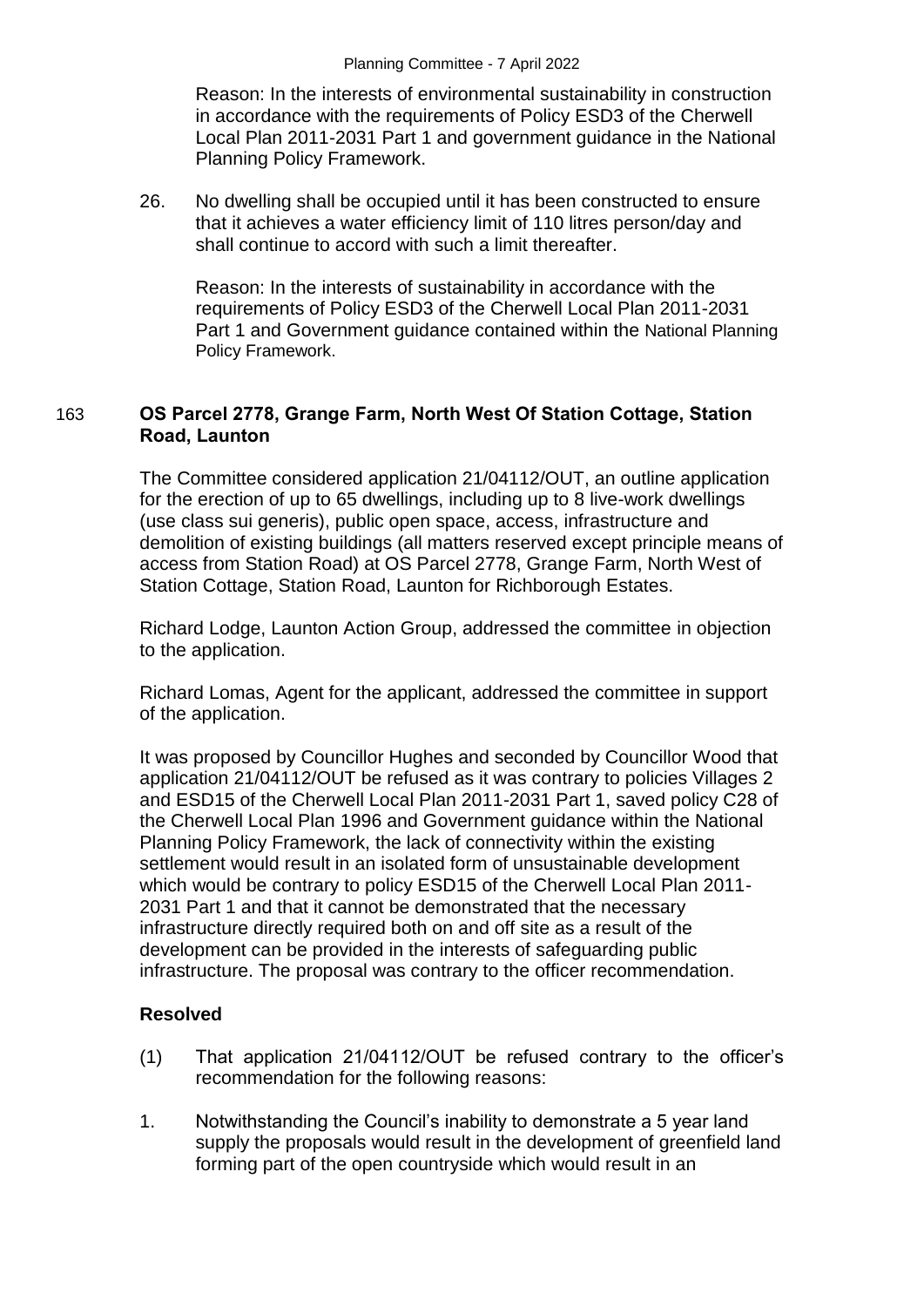unacceptable extension of the village and which would harm the character and rural setting of the village to the detriment of the built, natural and historic environment. The proposal is therefore contrary to policies Villages 2 and ESD15 of the Cherwell Local Plan 2011-2031 Part 1, saved policy C28 of the Cherwell Local Plan 1996 and Government guidance within the National Planning Policy Framework.

- 2. The application site is located some distance from the centre of the village; the proposal would create a new community isolated from existing services in the village and would place heavy reliance on car use to reach even local services within the village such as the school and shop. This lack of connectivity within the existing settlement would result in an isolated form of unsustainable development which would be contrary to policy ESD15 of the Cherwell Local Plan 2011-2031 Part 1 as well as Government guidance within the National Planning Policy Framework.
- 3. In the absence of the completion of a satisfactory Planning Obligation, it cannot be demonstrated that the necessary infrastructure directly required both on and off site as a result of the development can be provided in the interests of safeguarding public infrastructure, delivering mixed and balanced communities through the provision of affordable housing and securing on site future maintenance arrangements. The development is therefore contrary to policies INF1, BSC3, BSC4, BSC9, BSC10, BSC11 and BSC12 of the Cherwell Local Plan 2011-2031 Part 1 and Government guidance within the National Planning Policy Framework.

# 164 **Grass Verge Adj To North Lane, Weston On The Green, OX25 3RG**

The Committee considered application 22/00124/TPO for the Crown lift south west limb only to 2m. Crown lift through a combination of light selective reduction and small branch removal, with no cuts exceeding 50mm - Subject to TPO 04/2018 at Grass Verge Adj To North Lane, Weston On The Green, OX25 3RG for Oxfordshire County Council.

Prior to the officers' report and presentation and the public speaking, it was proposed by Councillor Hughes and seconded by Councillor Reynolds that consideration of application 22/00124/TPO be deferred due to the expectation that the footpath affected by the canopy of the tree may soon be removed and a replacement path provided that would not necessitate pruning works to the tree

# **Resolved**

(1) That consideration of application 22/00124/TPO be deferred due to the expectation that the footpath affected by the canopy of the tree may soon be removed and a replacement path provided that would not necessitate pruning works to the tree.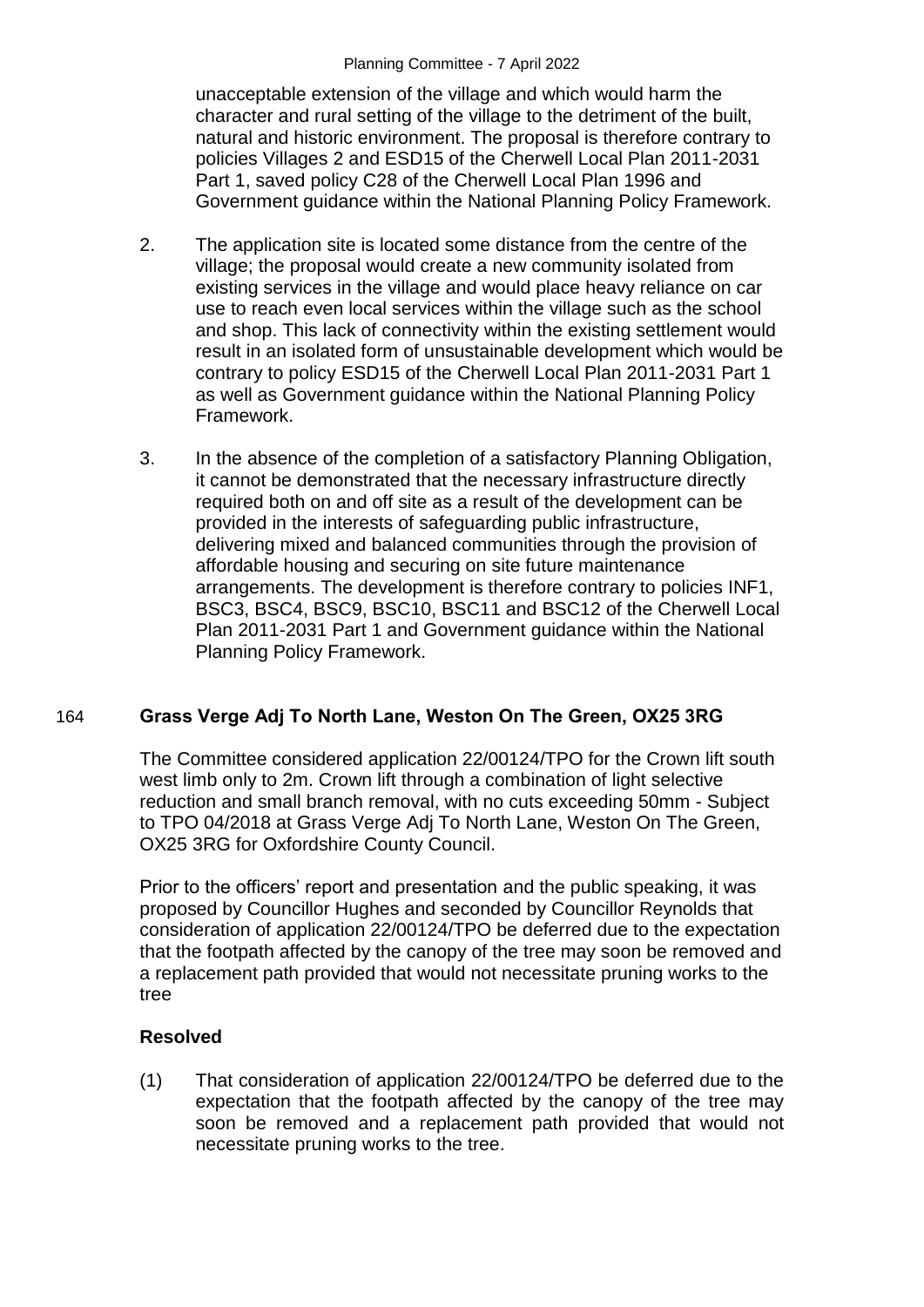# 165 **7 Churchill Road, Kidlington, Oxfordshire, OX5 1BN**

The Committee considered application 22/00425/F for the demolition of existing single level dwelling - Class C3(a) - and erection of 4no flats in a single, 1.5 storey building - Class C3(a) at 7 Churchill Road, Kidlington, Oxfordshire OX5 1BN for Mr Jack Piccaver.

Jack Piccaver, the applicant, addressed the committee in support of the application.

In reaching its decision, the committee considered the officers' report and presentation, the written updates and the address of the public speaker.

## **Resolved**

That application 22/00425/F be approved, subject to the following conditions:

#### **Time Limit**

1. The development to which this permission relates shall be begun not later than the expiration of three years beginning with the date of this permission.

Reason - To comply with the provisions of Section 91 of the Town and Country Planning Act 1990, as amended by Section 51 of the Planning and Compulsory Purchase Act 2004.

#### **Compliance with Plans**

- 2. Except where otherwise stipulated by conditions attached to this permission, the development shall be carried out strictly in accordance with the application form and the following plans and documents:
	- Proposed Floor Plans
	- Proposed Roof Plan
	- Proposed Main Elevations
	- Proposed Side Elevations
	- Proposed Site Plan
	- Proposed Block & Location Plan
	- Proposed Drainage Plan
	- Proposed Landscape Plan
	- 3.1 Local Amenities Plan
	- 3.2 Parking Survey Spaces
	- Accompanying Information Revision B dated 31st January 2022

Reason – For the avoidance of doubt, to ensure that the development is carried out only as approved by the Local Planning Authority and comply with Government guidance contained within the National Planning Policy Framework.

3. A schedule of materials and finishes to be used in the external walls and roof(s) of the building shall be submitted to and approved in writing by the Local Planning Authority prior to commencement of those works. The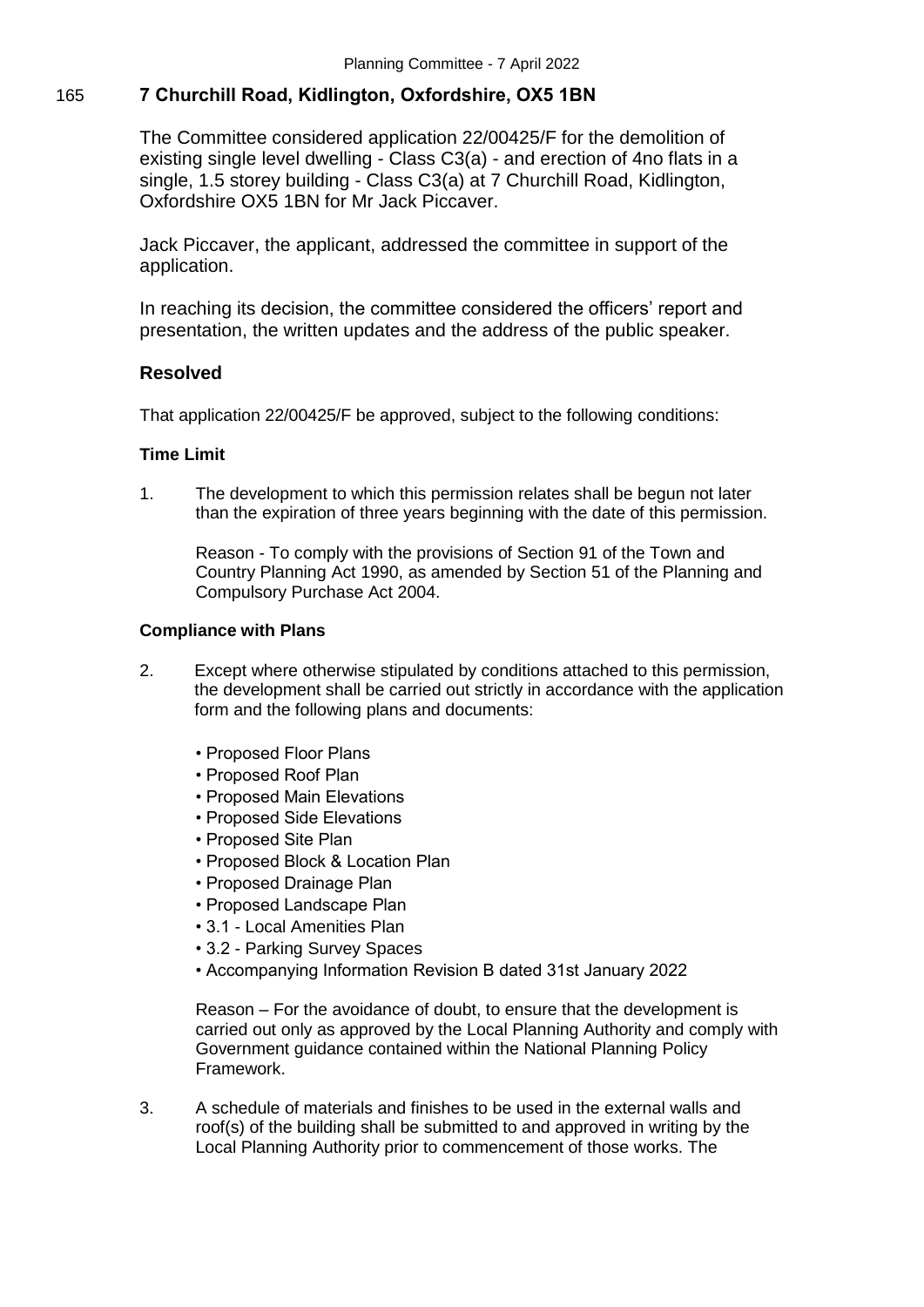development shall not be carried out other than in accordance with the approved details and shall be retained as such thereafter.

Reason: To safeguard the character and appearance of the area and to comply with Policy ESD15 of the Cherwell Local Plan 2011 – 2031 Part 1, Saved Policy C28 of the Cherwell Local Plan 1996 and Government guidance contained within the National Planning Policy Framework.

4. Prior to the first occupation of the development hereby approved, the parking and manoeuvring areas shall be provided in accordance with the plan approved (Drawing No. 2.5 Proposed Site Plan) demarcated and constructed from porous materials or provision shall be made to direct run-off water from the hard surface to a permeable or porous area or surface within the curtilage of the site. Thereafter, the parking and manoeuvring areas shall be retained in accordance with this condition and shall be unobstructed except for the parking and manoeuvring of vehicles at all times.

Reason - In the interests of highway safety and flood prevention and to comply with Policies ESD7 and ESD15 of the Cherwell Local Plan 2011-2031 Part 1 and Government guidance contained within the National Planning Policy Framework.

5. No dwelling shall be occupied until cycle parking has been provided on site in accordance with Drawing No. 2.5 Proposed Site Plan for 2 bicycles spaces per unit, and those spaces shall thereafter be kept available for the parking of bicycles.

Reason: In the interests of promoting sustainable transport modes in accordance with Policy ESD1 of the Cherwell Local Plan 2011-2031 Part 1 and Government guidance contained within the National Planning Policy Framework.

6. Prior to the first occupation of the development the bin storage shall be provided on site in accordance with the approved drawing No. 2.5 Proposed Site Plan and shall be retained as such thereafter.

Reason: To encourage sustainable modes of transport, to ensure the satisfactory appearance of the completed development and to comply with Policies ESD1 and ESD 15 of the Cherwell Local Plan 2011-2031 Part 1, saved Policy C28 of the Cherwell Local Plan 1996 and Government guidance contained within the National Planning Policy Framework.

7. The development hereby approved shall not be occupied unless the appropriate number of refuse bins required in relation to the dwellings have been provided and the said refuse bin provision shall remain available for use as such thereafter.

Reason – In the interests of visual and residential amenity and to comply with Policy ESD15 of the Cherwell Local Plan 2011-2031 Part 1, saved Policy C28 of the Cherwell Local Plan 1996 and Government guidance contained within the National Planning Policy Framework.

8. Prior to the first occupation of the flats hereby permitted the electric vehicle charging shall be provided on site in accordance with the approved plan Drawing No. 2.5 Proposed Site Plan and shall be retained as such thereafter.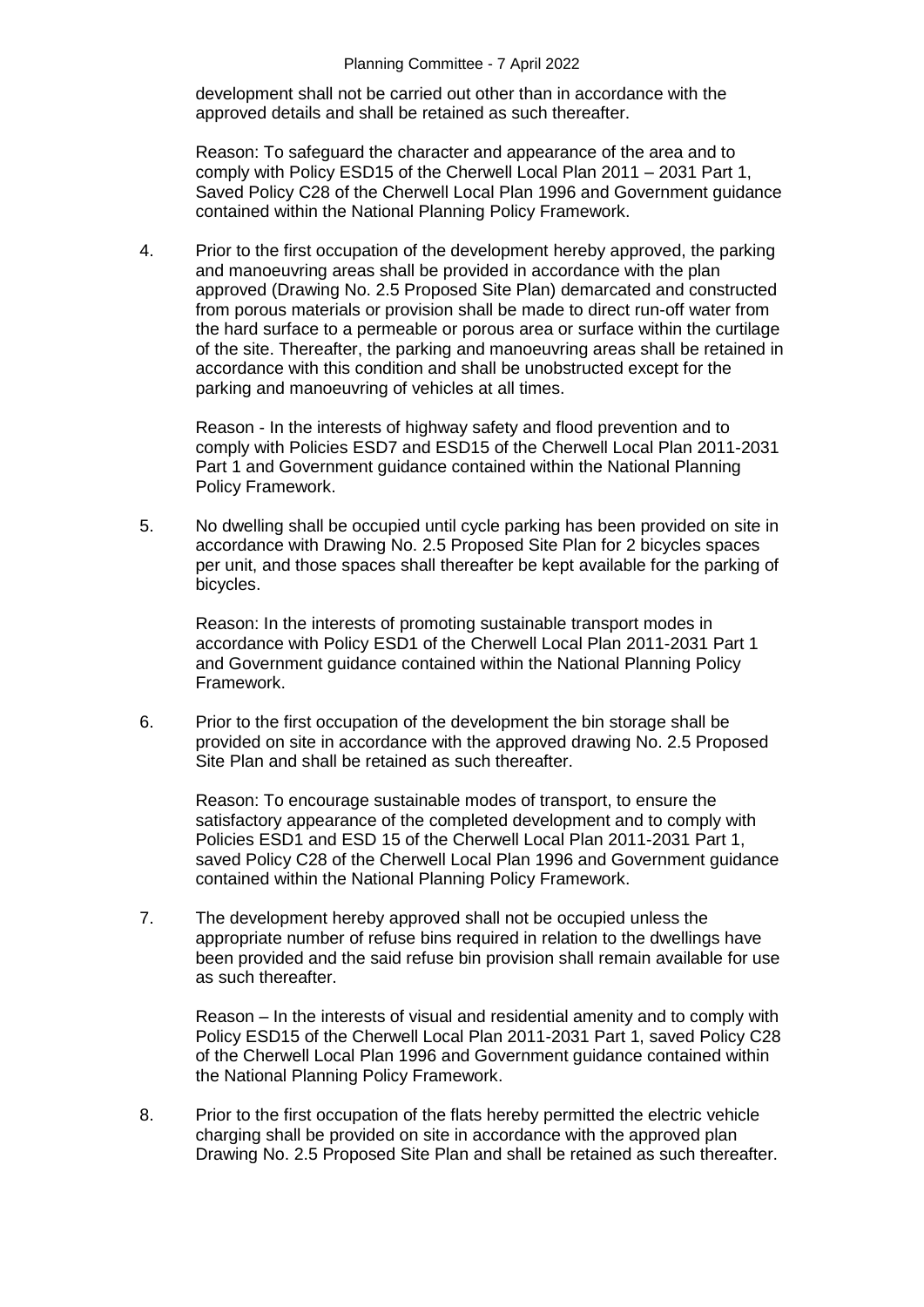Reason - To comply with Policies SLE 4, ESD 1, ESD 3 and ESD 5 of the Cherwell Local Plan 2011-2031 Part 1 and to maximise opportunities for sustainable transport modes in accordance with paragraph 110(e) of the National Planning Policy Framework

9. Prior to the first occupation of the development hereby permitted, written confirmation that the development achieves a water efficiency limit of 110 litres/person/day under Part G of the Building Regulations shall be submitted to and approved in writing by the Local Planning Authority.

Reason: Cherwell District is in an area of water stress, to mitigate the impacts of climate change and in the interests of sustainability, to comply with Policies ESD1 and ESD3 of the Cherwell Local Plan 2011-2031 Part 1 and Government guidance in the National Planning Policy Framework.

# 166 **137-153 The Fairway, Banbury, OX16 0QZ**

The Committee considered application 21/03912/F for external and internal refurbishment to the flats at 137-153 The Fairway Banbury OX16 0QZ for the Build Team.

In reaching its decision, the committee considered the officers' report and presentation.

## **Resolved**

That application 21/03912/F be approved, subject to the following conditions:

# **Time Limit**

1. The development to which this permission relates shall be begun not later than the expiration of three years beginning with the date of this permission.

Reason - To comply with the provisions of Section 91 of the Town and Country Planning Act 1990, as amended by Section 51 of the Planning and Compulsory Purchase Act 2004.

## **Compliance with Plans**

- 2. Except where otherwise stipulated by conditions attached to this permission, the development shall be carried out strictly in accordance with the following plans and documents:
	- Drawing Title: Measured Survey Drawing Number: 001
	- Drawing Title: Proposed Plans and Elevations Drawing Number: 002A
	- Drawing Title: Site and Location Plan Drawing Number: 003A
	- Drawing Title: 3D Visuals Drawing Number: 004

Reason – For the avoidance of doubt, to ensure that the development is carried out only as approved by the Local Planning Authority and